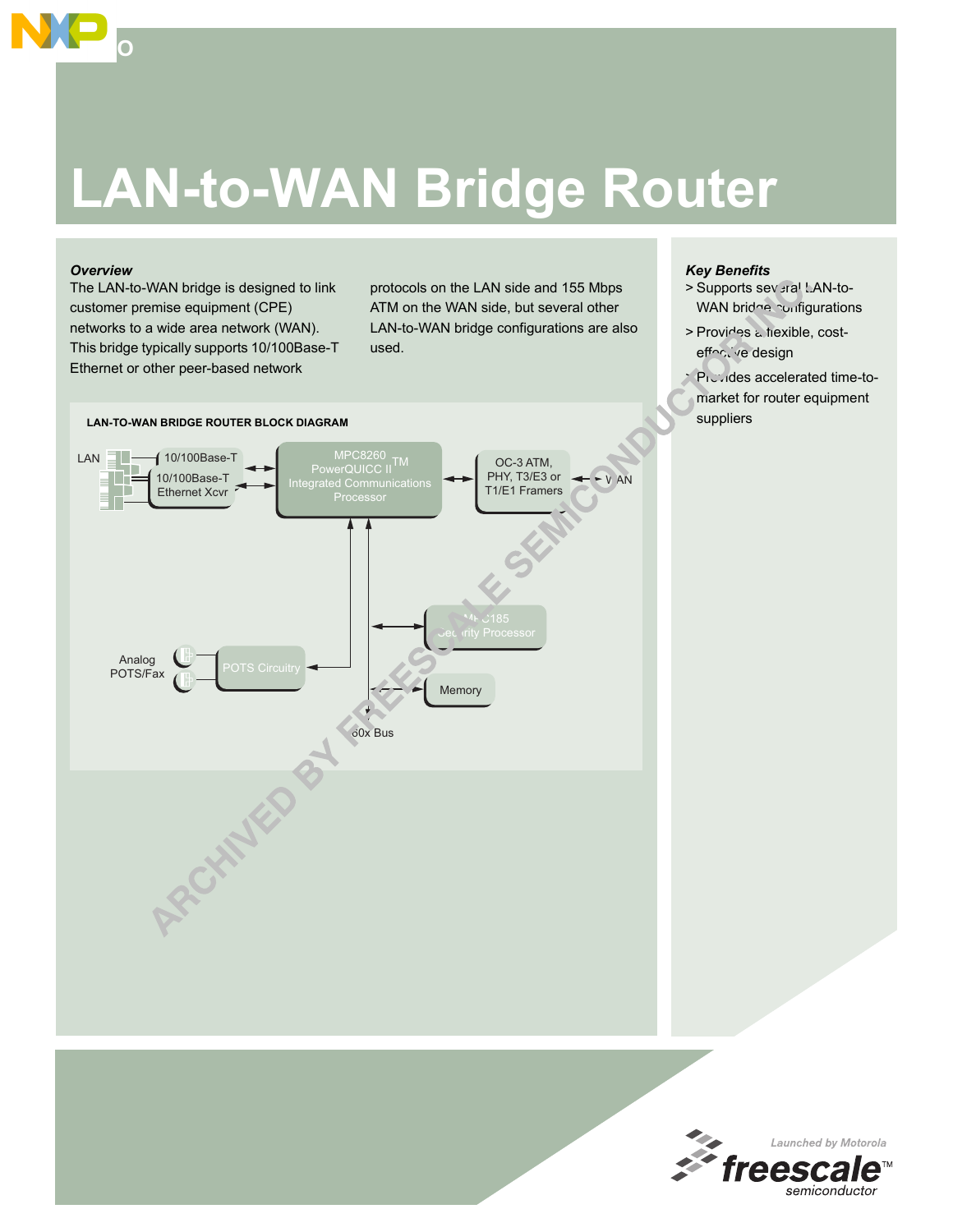

|                                                                                           | <b>Freescale Ordering Information</b>                                                                                                                                                                                                                                                                                                                                                                                                                                                                                                                                                                                                                                                                                                                                                                                                                                                                                                                                                                                                                                     |                                 |
|-------------------------------------------------------------------------------------------|---------------------------------------------------------------------------------------------------------------------------------------------------------------------------------------------------------------------------------------------------------------------------------------------------------------------------------------------------------------------------------------------------------------------------------------------------------------------------------------------------------------------------------------------------------------------------------------------------------------------------------------------------------------------------------------------------------------------------------------------------------------------------------------------------------------------------------------------------------------------------------------------------------------------------------------------------------------------------------------------------------------------------------------------------------------------------|---------------------------------|
| Part Number                                                                               | <b>Product Highlights</b>                                                                                                                                                                                                                                                                                                                                                                                                                                                                                                                                                                                                                                                                                                                                                                                                                                                                                                                                                                                                                                                 | <b>Additional Information</b>   |
| MPC8255<br><b>MPC8260</b><br><b>MPC8264</b><br>MPC8265                                    | > System core microprocessor supporting frequencies of 133 to 300 MHz<br>> System integration unit (SIU)<br>> High performance communications processor module (CPM) with operating<br>frequency of 133, 166, or 200 MHz<br>> Two bus architectures: one 64-bit 60x bus and one 32-bit PCI or local bus<br>> Two UTOPIA level-2 master/slave ports with multi-PHY support<br>> Three MII interfaces<br>> Eight TDM interfaces (T1/E1); two TDM ports can be seamlessly integrated to T3/E3<br>> 1.8 V or 2.0 V internal and 3.3 V I/O<br>> 300 MHz power consumption: 2.5 W<br>> 480 TBGA package (37.5 mm x 37.5 mm)                                                                                                                                                                                                                                                                                                                                                                                                                                                     | www.freescale.com/smartnetworks |
| <b>MPC862</b><br><b>MPC860</b><br><b>MPC855T</b><br>MPC857T<br>MPC857DSL<br><b>MPC850</b> | > Embedded MPC8xx core<br>> Instruction and data MMUs<br>> Up to 32-bit data bus (dynamic bus sizing for 8,16, and 32 bits)<br>> 32 address lines<br>> Complete static design (040 MHz operation)<br>> Memory controller (eight banks)<br>> General-purpose timers<br>> System integration unit (SIU)<br>> Interrupts<br>> Communications processor module (CPM)<br>> On-chip 16x16 multiply accumulate controller (MAC)<br>> Four baud-rate generators<br>> Four SCCs (serial communication controllers)<br>> Two SMCs (serial management channels)<br>> One SPI (serial peripheral interface)<br>$>$ One I <sup>2</sup> C (inter-integrated circuit) port<br>> Time-slot assigner<br>> Parallel interface port<br>> PCMCIA interface<br>> Low power support<br>> Debug interface<br>> 3.3 V operation with 5V TTL cor .p. fit.".y                                                                                                                                                                                                                                       |                                 |
| <b>MPC190</b><br><b>MPC185</b>                                                            | > Derived from security techn logie. Freescale Semiconductor has developed over the<br>previous thirty years<br>> Flexible, scalable, and $\mu$ : verful addition to any networking or computing system that<br>supports PCI<br>> Designed to remove Umputationally intensive security functions from Freescale<br>Semiconduct r hest processors, integrated processors, and network processors,<br>or from an, rro. ssor through the use of a PCI bridge chip<br>> Optimize 1 N, process the algorithms associated with IPSec, IKE, WTLS/WAP and<br>SSL <sup>'</sup> LC which includes RSA, RSA signature, Diffe-Hellman, elliptic curve<br>cry, $\cdot$ o, raphy, DES, 3DES, SHA-1, MD-4, MD-5, and ARC-4<br>T <sub>1.</sub> only security processor on the market (in addition to the Freescale Semiconductor<br>N PC180) capable of accelerating elliptic curve mathematics, which is especially<br>important for secure wireless communications<br>> Supports the 60x bus protocol<br>> Designed to remove computationally intensive security functions, such as key |                                 |
|                                                                                           | generation and exchange, authentication, and bulk encryption from processors such as<br>Freescale Semiconductor's PowerQUICC II™ communications processors or any<br>processor that implements the PowerPC instruction set architecture<br>> Typical applications include edge routers, DSLAMS, broadband access<br>equipment, e-commerce servers, wireless base stations, and WAP gateways                                                                                                                                                                                                                                                                                                                                                                                                                                                                                                                                                                                                                                                                               |                                 |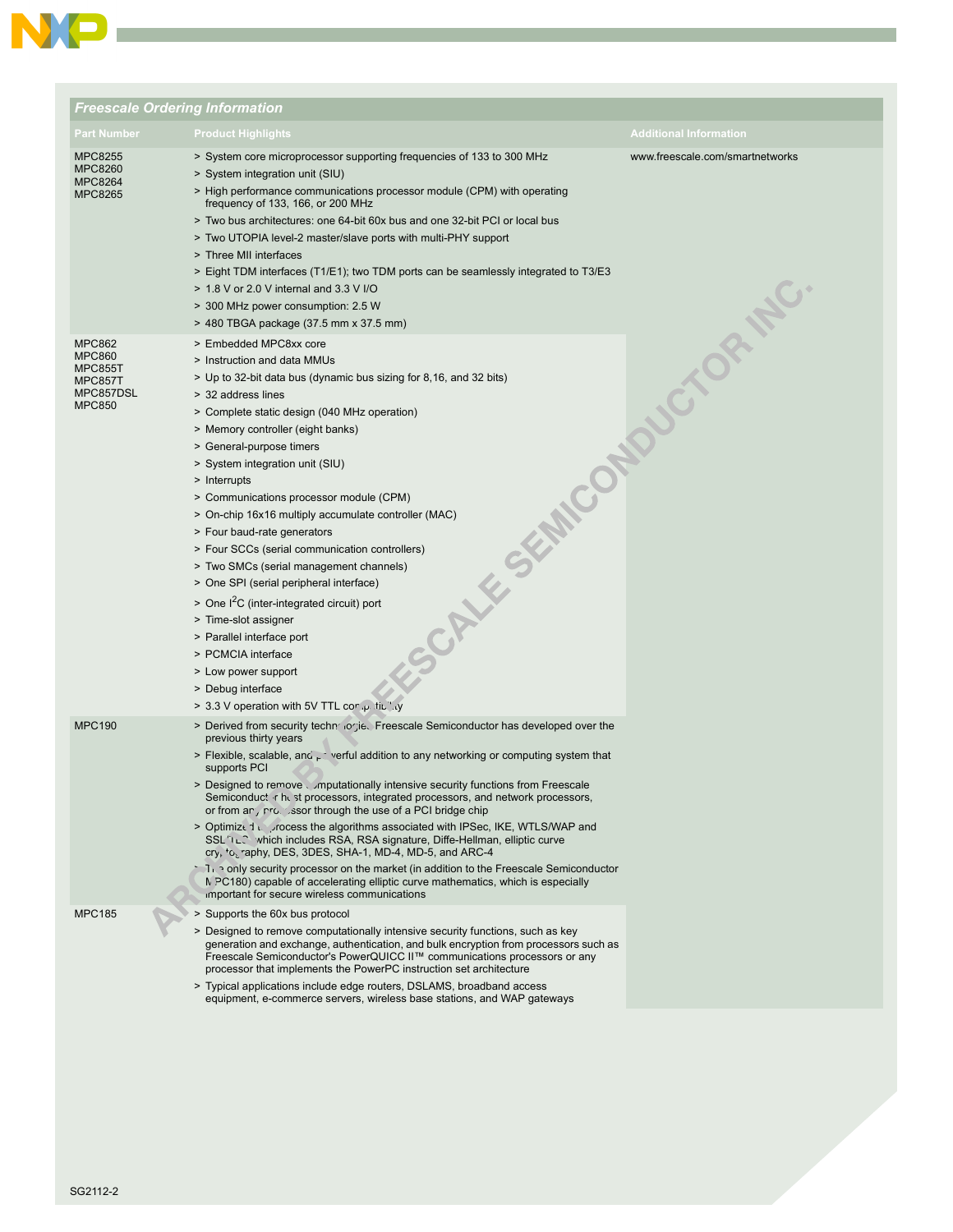### *Design Challenges*

To achieve the required data rates, designers must quickly provide several serial interfaces for the physical layer devices while performing OSI layer 2 protocol processing. The combination of a complex board layout to accommodate separate communication peripherals, the interconnect logic required for multiple serial interfaces, and the processor power necessary to process the data link layer of the OSI model make this a particularly difficult endeavor. Doing these operations exclusively in software is slow-but doing them exclusively in hardware is expensive.

## *Freescale Semiconductor Solution*

The PowerQUICC™ and PowerQUICC II™ families of integrated communications processors offer a unique solution of integrating serial communications ports with a dedicated RISC microprocessor on the same silicon chip that includes a

microprocessor and a system interface unit (SIU). The communications processor (CPM) consists of a RISC microprocessor associated with singlecycle access, dual-port static RAM that is dedicated to service serial communications ports that use direct memory access (DMA) to transfer serial data to external memory. On the other side of the dual-port RAM is a microprocessor for the data link layer and maintenance processing and the SIU that consists of a versatile programmable memory controller, reset circuitry, PLL, and timers.

There are specific family members that satisfy your data rate requirements and provide the benefits of a flexible, costeffective design. In addition, the established code base and broad thirdparty support from Freescale Semiconductor's Smart Network Alliance Program members further enable costefficient solutions and accelerated timeto-market for router equipment suppliers.

The MPC8260 PowerQUICC II can support a WAN connection of 155 Mbps full-duplex ATM (using the UTOPIA interface), 10/100Base-T fast Ethernet (with MII interface), or a high-speed serial channel. In ATM mode, the local bus stores connection tables for active ATM connections. Additional ports remain available for system management functions.

Network security protocols involve processing son histicated, computationally intensive algorithms that can reduce system performance by monopolizing the host processor. The MPC180 security processor is easily integrated into systems already using Freescale Semiconductor's processors, and because it utilizes existing system memory, it results in significant savings of both board space and system cost.

| <b>Development Tools Note</b>                                                                                                                                  |                        |                         |                                                                              |  |
|----------------------------------------------------------------------------------------------------------------------------------------------------------------|------------------------|-------------------------|------------------------------------------------------------------------------|--|
| <b>Tool Type</b>                                                                                                                                               | <b>Product Name</b>    | Vendor.                 | Description                                                                  |  |
| Software                                                                                                                                                       | <b>CWEPPC</b>          | <b>Metrowerks</b>       | CodeWarrior Development Studio for PowerPC ISA                               |  |
| Software                                                                                                                                                       | <b>CWLINPPC</b>        | Metrower's              | CodeWarrior Development Studio. Linux Application Edition for<br>PowerPC ISA |  |
| Development Kit                                                                                                                                                | MPC8260ADSKIT          | France's Semiconductor  | MPC8260 Application Development System Kit                                   |  |
| Hardware                                                                                                                                                       | MPC8260ADS-L2C         | Freecale Semiconductor  | MPC8260 Application Development System (with L2 cache)<br>(discontinued)     |  |
| Hardware                                                                                                                                                       | MPC8260ADS-PO2         | Freescale Semiconductor | MPC8260 Application Development System                                       |  |
| Development Kit                                                                                                                                                | MPC8266ADS-K f         | Freescale Semiconductor | MPC8266 Application Development System Kit                                   |  |
| Hardware                                                                                                                                                       | MPC8266AC $\cdot$ / CL | Freescale Semiconductor | MPC8266 Application Development System (for PCI Host Mode)                   |  |
| Hardware                                                                                                                                                       | MPC825u. 1, S-PCIAI    | Freescale Semiconductor | MPC8266 Application Development System (Add-In Card)                         |  |
| Hardware                                                                                                                                                       | $MP^8$ , $F$ DSMB      | Freescale Semiconductor | MPC8xx Family Application Development System Motherboard                     |  |
| Note: For detailed information, go to www.freescale.com and click on Tools. Search for tools by product or technology, family or function, and product number. |                        |                         |                                                                              |  |